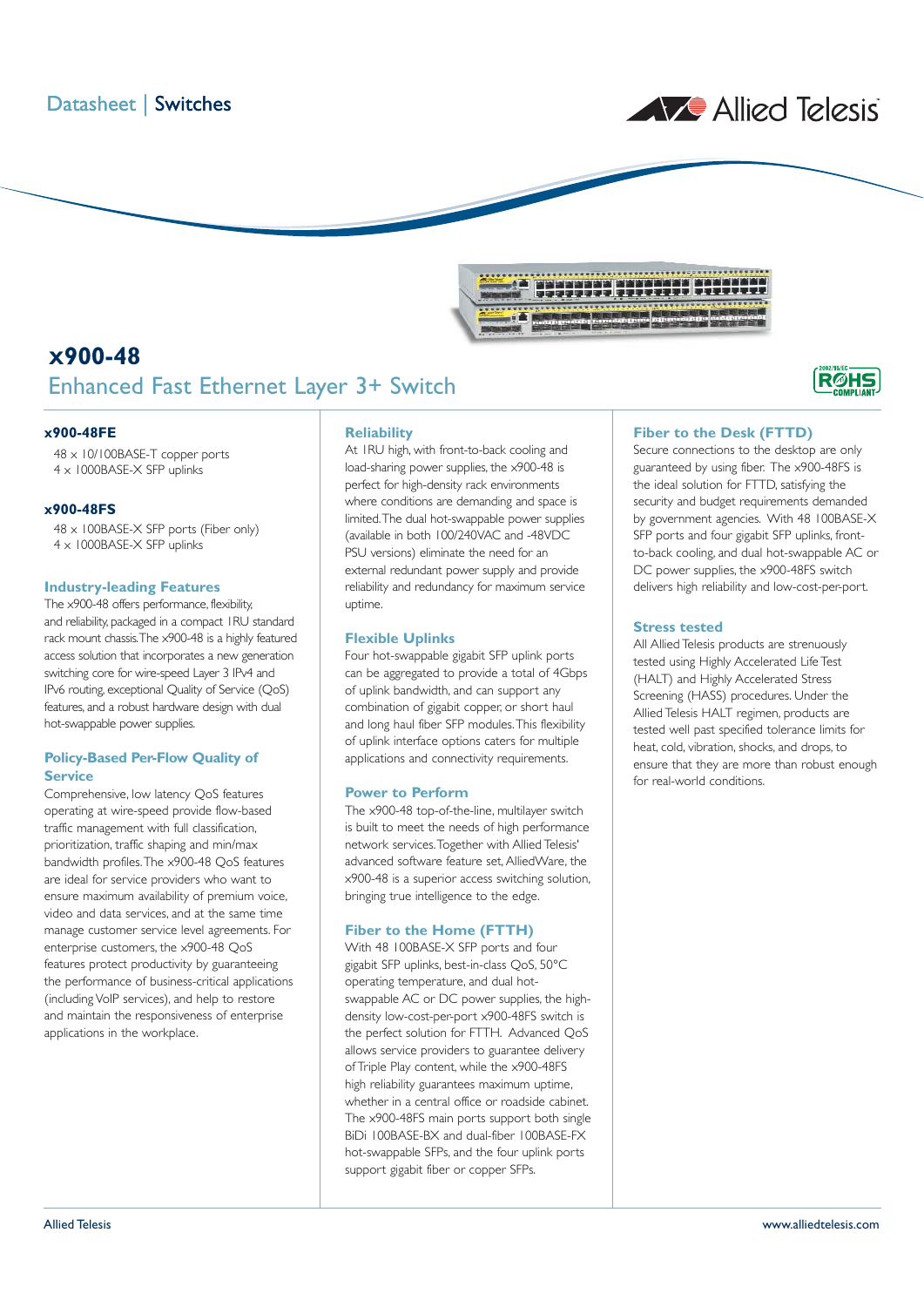# **X900-48** | Enhanced Fast Ethernet Layer 3+ Switch

## **Key Features Performance**

- Layer 2 and 3 IPv4 switching and routing all
- at wire-speed
- 37.6Gbps switch fabric yielding 13.1 Million packets per second performance
- Provides up to 256K Layer 3 address table entries
- Supports full 4096 VLANS with VLAN double tagging
- Private VLANs, providing security and port isolation of multiple customers using the same VLAN
- Supports 4096 Layer 3 interfaces
- Gigabit SFP ports will support any combination of 1000BASE-T, 1000BASE-SX, 1000BASE-LX or 1000BASE-ZX SFPs
- Extensive wire-speed traffic classification for ACLs and QoS
- Advanced routing protocols OSPF, BGP4, RIP and RIPv2, DVMRP, PIM-SM, PIM-DM
- Full IPv4 and IPv6 routing
- Wire-speed multicasting
- Supports equal cost multi path (ECMP) routing in hardware

### **Availability**

- 1RU form factor, high port density and front to back cooling, ideal for high density rack and wiring closet installations
- Internal dual hot-swappable AC or DC loadsharing power supplies remove the need for an expensive and rack space wasting redundant power supply (RPS)
- Full environmental monitoring of PSUs, fans, temperature and internal voltages, with SNMP traps to alert network managers in case of any failure

## **Quality of Service (QoS)**

- Policy based QoS features
- Highly configurable traffic classification
- Extensive remarking capabilities, to fit in with any network's OoS scheme
- Control plane traffic prioritization
- Mixed scheduling, to support complex traffic queuing requirements
- 8 QoS queues per port
- Two-rate three-color (green, yellow, red) bandwidth metering, with burst sizes for improved TCP-IP bandwidth limiting performance and bandwidth resolution down to IKbps
- Low switching latency essential for Voice over IP (VoIP) and real-time streaming media applications

### **Resiliency**

- MSTP (802.1s)
- SNMP MIB to monitor QoS traffic counters
- DHCP Snooping
- DHCP Option 82
	- Management stacking
	- EPSR
	- Port trunking (802.3ad LACP)

### **Management**

- Asynchronous management port on the front panel for ease of access
- A CompactFlash port, accessible via the front panel, enables configurations and other files to be saved or transferred between switches
- Port mirroring
- SSH and SNMPv3 for secure management
- SNMPv3 with extensive MIB support
- 802.1x support
- TACACS+

## **Performance**

**Reliability MTBF** 300,000 hours with 2 PSUs

**Acoustic noise** 46.0 dB

### **Power Characteristics**

AC Voltage: 100 to 240V (+/-10% auto ranging) Frequency: 47 to 63Hz DC Voltage: 40 to 60V

### **Power Consumption**

85 Watts (290 BTU/hour) maximum

## **Environmental Specifications**

Operating Temperature Range: 0°C to 50°C (32°F to 122°F)

Storage Temperature Range: -25°C to 70°C (-13°F to 158°F)

Operating Relative Humidity Range: 5% to 80% non-condensing

Storage Relative Humidity Range: 5% to 95% non-condensing

Altitude: 3,050 Meters maximum (10,000ft)

### **Physical Dimensions**

Height: 44.5mm (1.75") Width: 440mm (16.7") Depth: 440mm (16.7") Mounting: 19" rack mountable, 1RU form-factor Weight: (x900-48FE with one AT-PWR01) 7.1kg (15.7lbs) unpackaged, 7.3kg (20.1lbs) packaged Ship dimensions: 580mm / 22.84 inches x 530mm / 20.87 inches x 145mm / 5.71 inches  $(1 \times W \times D)$ AT-PWR01/AT-PWR02

Height: 40.6mm (1.6") Width: 2225mm (8.9") Depth: 130mm (5.1") PSU weight: 1.0kg (2.2lbs) unpackaged or 1.8kg (4.0lbs) packaged

### **Electrical Approvals and Compliances**

EMC: EN55022 class A, FCC class A,VCCI class A Immunity: EN55024, EN61000-3-2/3

### **Safety**

UL60950-1, CAN/CSA-C22.2 No. 60950-1-03, EN60950, AS/NZS60950.1 Certification: UL, cUL,TUV

## **Restrictions on Hazardous Substances**

**(RoHS) Compliance** EU RoHS Compliant

### **Country of Origin**

Singapore

## **Standards and Protocols**

**AlliedWare® Operating System Software Version 2.9.1**

### **BGP-4**

RFC 1771 Border Gateway Protocol 4 RFC 1997 BGP Communities Attribute RFC 1998 Multi-home Routing RFC 3065 Autonomous System Confederations for BGP RFC 2842 Capabilities Advertisement with BGP-4 RFC 2858 Multiprotocol Extensions for BGP-4 RFC 2918 Route Refresh Capability for BGP-4 RFC 2439 BGP Route Flap Damping RFC 2385 Protection of BGP Sessions via the TCP MD5 Signature Option

## **Encryption**

RFC 2104 HMAC RFC 2451 The ESP CBC-Mode Cipher Algorithms FIPS 180 SHA-1 RFC 1321 MD5 FIPS 186 RSA FIPS 46-3 DES FIPS 46-3 3DES

### **Ethernet**

RFC 894 Ethernet II Encapsulation IEEE 802.1D MAC Bridges IEEE 802.10 Virtual LANs IEEE 802.1v VLAN Classification by Protocol and Port IEEE 802.2 Logical Link Control IEEE 802.3ab 1000BASE-T IEEE 802.3ac VLAN TAG IEEE 802.3ad (LACP) Link Aggregation IEEE 802.3u 100BASE-T IEEE 802.3x Full Duplex Operation IEEE 802.3z Gigabit Ethernet GARP GVRP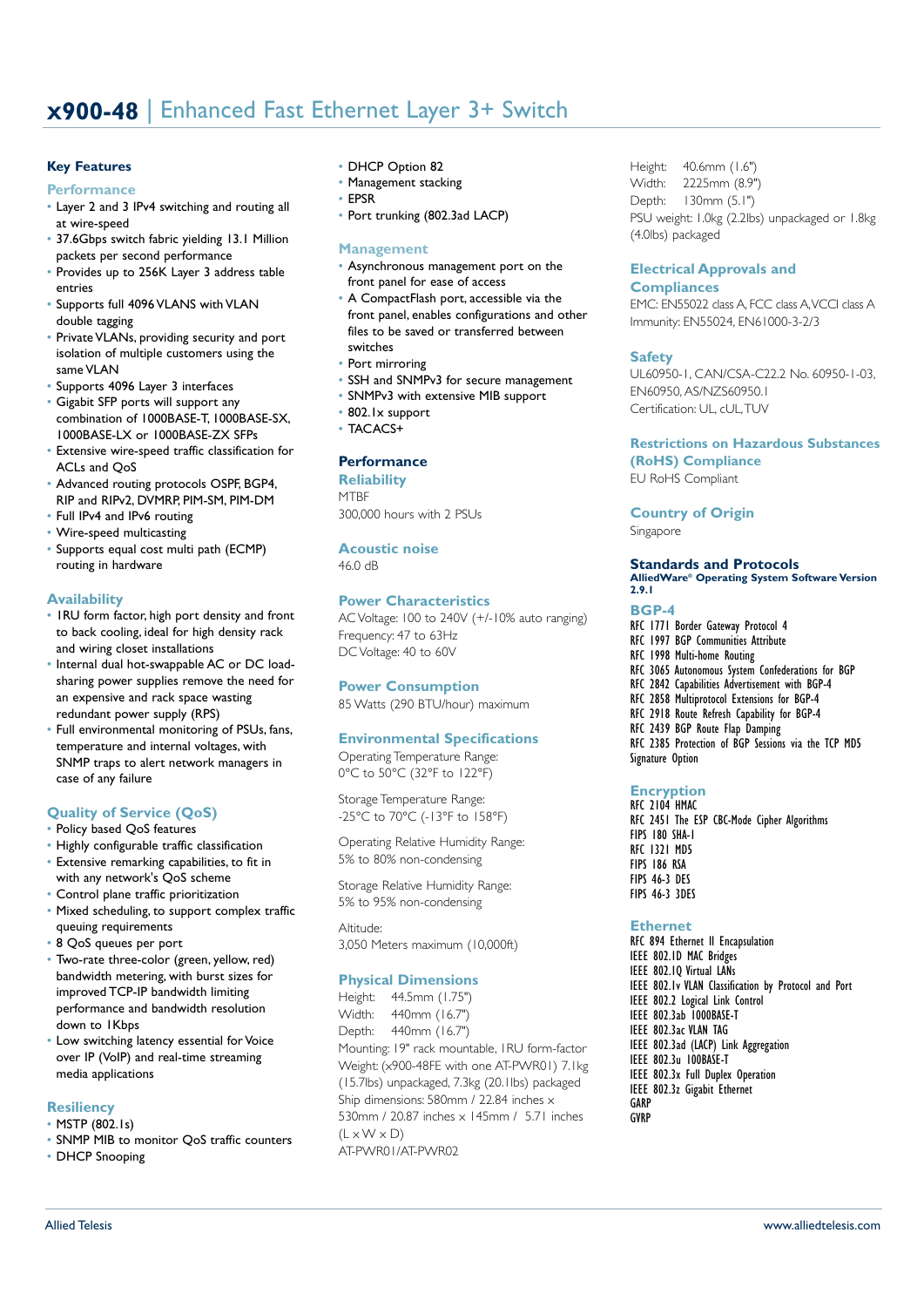## **X900-48** | Enhanced Fast Ethernet Layer 3+ Switch

### **General Routing**

RFC 768 UDP RFC 791 IP

- RFC 792 ICMP
- RFC 1256 ICMP Router Discovery Messages
- RFC 793 TCP
- RFC 2822 Internet Message Format
- RFC 826 ARP
- RFC 903 Reverse ARP
- RFC 925 Multi-LAN ARP
- RFC 950 Subnetting, ICMP
- RFC 1812 Router Requirements
- RFC 1027 Proxy ARP
- RFC 1055 SLIP
- RFC 1122 Internet Host Requirements
- RFC 1144 Van Jacobson's Compression
- RFC 1288 Finger
- RFC 2390 Inverse Address Resolution Protocol
- RFC 2131 DHCP
- RFC 1542 BootP
- RFC 2132 DHCP Options and BOOTP Vendor Extensions.
- RFC 3046 DHCP Relay Agent Information Option
- RFC 3993 Subscriber-ID Suboption for DHCP Relay Agent Option
- RFC 1035 DNS
- RFC 1582 RIP on Demand Circuits
- RFC 1918 IP Addressing
- RFC 1701 GRE
- RFC 1702 GRE over IPv4
- RFC 3232 Assigned Numbers
- RFC 1332 The PPP Internet Protocol Control Protocol (IPCP) RFC 1334 PPP Authentication Protocols
- 
- RFC 1570 PPP LCP Extensions
- RFC 1661 The Point-to-Point Protocol (PPP)
- RFC 1762 The PPP DECnet Phase IV Control Protocol (DNCP) RFC 1877 PPP Internet Protocol Control Protocol
- Extensions for Name Server Addresses
- RFC 1962 The PPP Compression Control Protocol (CCP)
- RFC 1968 The PPP Encryption Control Protocol (ECP)
- RFC 1974 PPP Stac LZS Compression Protocol
- RFC 1978 PPP Predictor Compression Protocol
- RFC 1990 The PPP Multilink Protocol (MP)
- RFC 1994 PPP Challenge Handshake Authentication Protocol
- (CHAP) RFC 2125 The PPP Bandwidth Allocation Protocol (BAP) / The PPP Bandwidth Allocation Control Protocol (BACP) RFC 2516 A Method for Transmitting PPP Over Ethernet (PPPoE)
- RFC 2661 L2TP

### **High Availability**

IEEE 802.1Q - 2003 MSTP (802.1s) IEEE 802.1t - 2001 802.1D maintenance IEEE 802.1w - 2001 RSTP RFC 3619 EPSR

### **IPv6**

- RFC 3596 DNS Extensions to support IPv6 RFC 1981 Path MTU Discovery for IPv6 RFC 2080 RIPng for IPv6 RFC 3513 IPv6 Addressing Architecture RFC 2375 IPv6 Multicast Address Assignments RFC 2460 IPv6 RFC 2461 Neighbour Discovery for IPv6 RFC 2462 IPv6 Stateless Address Autoconfiguration RFC 2463 ICMPv6 RFC 2464 Transmission of IPv6 Packets over Ethernet Networks
- RFC 2472 IPv6 over PPP
- 

RFC 2526 Reserved IPv6 Subnet Anycast Addresses RFC 3484 Default Address Selection for IPv6

- RFC 2710 Multicast Listener Discovery (MLD) for IPv6 RFC 3810 Multicast Listener Discovery Version 2 (MLDv2) for IPv6 RFC 2711 IPv6 Router Alert Option RFC 2529 Transmission of IPv6 over IPv4 Domains without Explicit Tunnels RFC 2893 Transition Mechanisms for IPv6 Hosts and Routers RFC 3056 Connection of IPv6 Domains via IPv4 Clouds RFC 3315 DHCPv6 RFC 3587 IPv6 Global Unicast Address Format RFC 2365 Administratively Scoped IP Multicast RFC 3307 Allocation Guidelines for IPv6 Multicast Addresses RFC 2465 Allocation Guidelines for IPv6 Multicast AddressesManagement Information Base for IP Version 6: Textual Conventions and General Group RFC 2466 Management Information Base for IP Version 6: ICMPv6 Group RFC 2851 Textual Conventions for Internet Network Addresses **Management** RFC 1155 MIB RFC 1157 SNMP RFC 1212 Concise MIB definitions RFC 1213 MIB-II RFC 1643 Ethernet MIB RFC 1493 Bridge MIB RFC 2790 Host MIB RFC 1515 Definitions of Managed Objects for IEEE 802.3 MAUs RFC 1573 Evolution of the Interfaces Group of MIB-II RFC 1657 Definitions of Managed Objects for BGP-4 using SMIv2 RFC 1757 RMON (groups 1,2,3 and 9) RFC 2011 SNMPv2 MIB for IP using SMIv2 RFC 2012 SNMPv2 MIB for TCP using SMIv2 RFC 2096 IP Forwarding Table MIB RFC 3768 VRRP RFC 2576 Coexistence between V1,V2, and V3 of the Internet-standard Network Management Framework RFC 2578 Structure of Management Information Version 2 (SMIv2) RFC 2579 Textual Conventions for SMIv2 RFC 2580 Conformance Statements for SMIv2 RFC 2665 Definitions of Managed Objects for the Ethernetlike Interface Types RFC 2674 Definitions of Managed Objects for Bridges with Traffic Classes, Multicast Filtering and Virtual LAN Extensions (VLAN) RFC 2856 Textual Conventions for Additional High Capacity Data Types RFC 3164 Syslog Protocol RFC 3410 Introduction and Applicability Statements for Internet-Standard Management Framework RFC 3411 An Architecture for Describing SNMP Management Frameworks RFC 3412 Message Processing and Dispatching for the SNMP RFC 3413 SNMP Applications RFC 3414 User-based Security Model (USM) for SNMPv3 RFC 3415 View-based Access Control Model (VACM) for the SNMP RFC 3416 Version 2 of the Protocol Operations for SNMP RFC 3417 Transport Mappings for the SNMP RFC 3418 MIB for SNMP draft-ietf-bridge-8021x-00.txt Port Access Control MIB CDP **OSPF**
	- RFC 1245 OSPF protocol analysis
	- RFC 1246 Experience with the OSPF protocol
	- RFC 2328 OSPFv2
	- RFC 3101 The OSPF Not-So-Stubby Area (NSSA) Option

Allied Telesis www.alliedtelesis.com

RFC 1587 The OSPF NSSA Option

## **QoS**

- RFC 1349 Type of Service in the IP Suite RFC 2205 Reservation Protocol RFC 2211 Controlled-Load RFC 2475 An Architecture for Differentiated Services IEEE 802.1p Priority Tagging
- RFC 2697 A Single Rate Three Color Marker
- RFC 2698 A Two Rate Three Color Marker

#### **RIP**

RFC 1058 RIPv1 RFC 1723 RIPv2

#### **Security**

- RFC 959 FTP
- RFC 1413 IDP
- RFC 1492 TACACS
- RFC 1779 X.500 String Representation of Distinguished Names.
- RFC 1858 Fragmentation
- RFC 2865 RADIUS
- RFC 2866 RADIUS Accounting
- RFC 2868 RADIUS Attributes for Tunnel Protocol Support
- RFC 3580 IEEE 802.1X Remote Authentication Dial In User Service (RADIUS) Usage Guidelines
- RFC 2459 X.509 Certificate and CRL profile
- RFC 2510 PKI X.509 Certificate Management Protocols
- RFC 2511 X.509 Certificate Request Message Format
- RFC 2559 PKI X.509 LDAPv2
- RFC 2585 PKI X.509 Operational Protocols
- RFC 2587 PKI X.509 LDAPv2 Schema
- Diffie-Hellman
- draft-grant-tacacs-02.txt TACACS+
- Draft-IETF-PKIX-CMP-Transport-Protocols-01 Transport

Protocols for CMP

- draft-ylonen-ssh-protocol-00.txt SSH Remote Login Protocol IEEE 802.1x Port Based Network Access Control
- PKCS #10 Certificate Request Syntax Standard

### **Services**

- RFC 2821 SMTP
- RFC 854 Telnet Protocol Specification
- RFC 855 Telnet Option Specifications
- RFC 856 Telnet Binary Transmission
- RFC 857 Telnet Echo Option
- RFC 858 Telnet Suppress Go Ahead Option
- RFC 932 Subnetwork addressing scheme
- RFC 1305 NTPv3
- RFC 1091 Telnet terminal-type option
- RFC 1179 Line printer daemon protocol

RFC 2246 The TLS Protocol Version 1.0 draft-freier-ssl-version3-02.txt SSLv3

RFC 1350 TFTP

RFC 1945 HTTP/1.0 RFC 2068 HTTP/1.1

**SSL**

- RFC 1510 Network Authentication
- RFC 2049 MIME
- RFC 1985 SMTP Service Extension
- RFC 2156 MIXER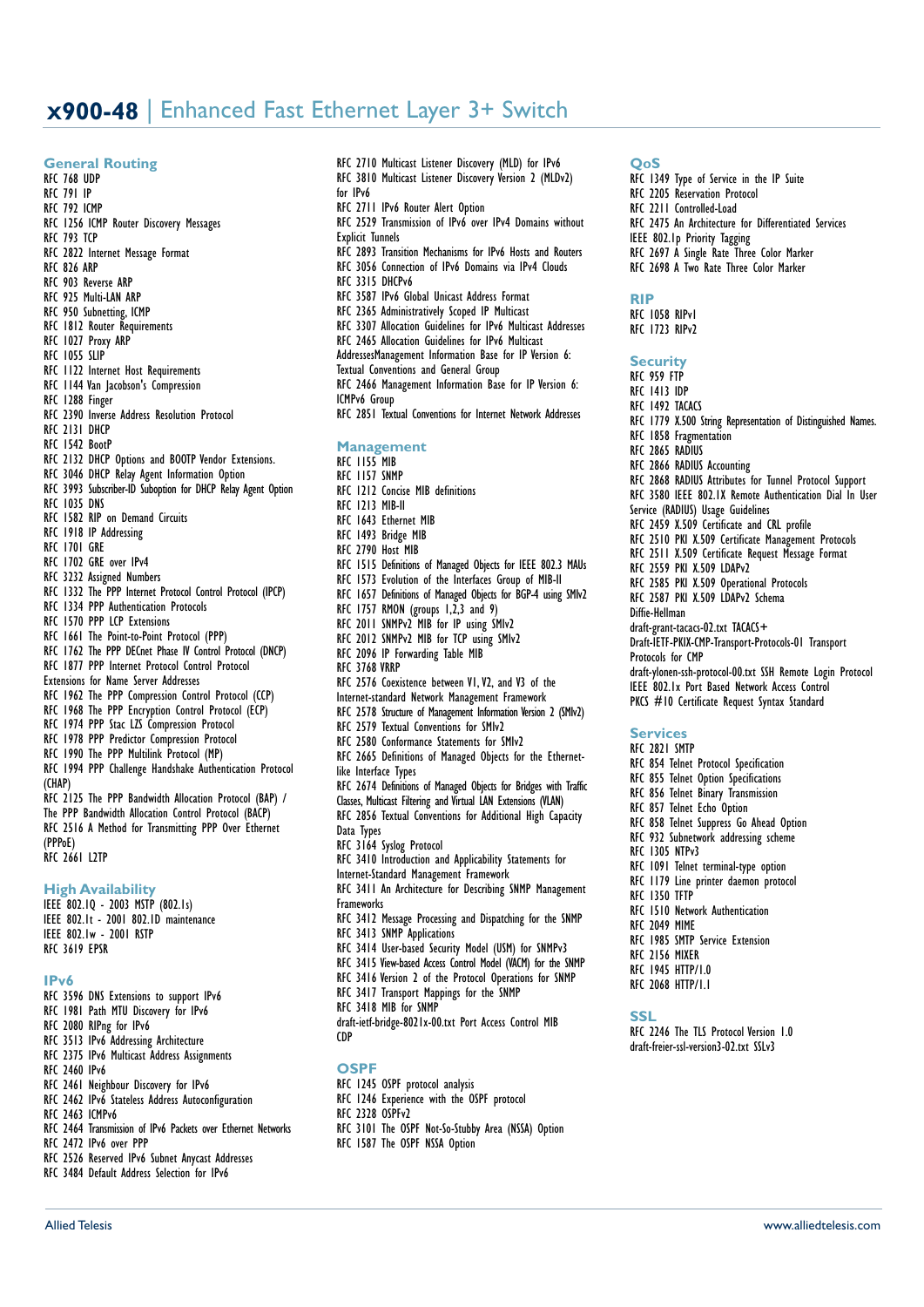# **x900-48** | Enhanced Fast Ethernet Layer 3+ Switch

### **Ordering Information**

Note:<br> $xx =$ 

00 for all power cords (x900-48FE and x900-48FE-N only) 20 for no power cord 60 for all power cords (x900-48SF only) 80 for 48V DC power supply

 $zz =$  10 for U.S. power cord 20 for no power cord 30 for U.K. power cord 40 for Asia/Pacific power cord 50 for European power cord 80 for 48V DC power supply

## **AT-x900-48FE**

Layer 3+ IPv4 and IPv6 switch:  $48 \times 10/1000$ BASE-T + 4 x 1000BASE-X SFP uplinks

1 PSU and 1 blanking plate<sup>\*</sup> AT-x900-48FE-xx Order number: 990-000622-xx

2 PSL Is AT-x900-48FE-DP-zz Order number: 990-001149-zz

### **AT-x900-48FS**

Layer 3+ IPv4 and IPv6 switch:  $48 \times 100B$ ASE-X SFP + 4 x 1000BASE-X SFP uplinks

1 PSU and 1 blanking plate<sup>\*</sup> AT-x900-48FS-xx Order number: 990-002027-xx

2 PSUs AT-x900-48FS-DP-zz Order number: 990-002029-zz

### **IPv4 and BGP**

The x900-48, which is shipped with 256MB SDRAM of memory, supports up to 256K IPv4 routes and 80K BGP routes.With 512MB SDRAM, the x900-48 supports up to 256K IPv4 routes and 292K BGP routes.

## **Power Supply Unit**

AT-PWR01 hot-swappable load-sharing power supply module: Ship dimensions: 286mm / 11.26 inches x 250mm / 9.84 inches x 145mm / 5.71 inches (L x W x D) Order number: 990-001084-zz

AT-PWR02 hot-swappable load-sharing power supply module:

Ship dimensions: 286mm / 11.26 inches x 250mm / 9.84 inches x 145mm / 5.71 inches (L x W x D) Order number: 990-001127-zz (zz cannot be 80)

## NOTE:

• AT-PWR01 is for x900-48FE, and x900-48FS (DC) only • AT-PWR02 is for x900-48FS (AC) only They cannot be mixed.

### **SDRAM**

AT-SD256B 256MB SDRAM Order number: 990-001453-00

AT-SD512A 512MB SDRAM Order number: 990-001346-00

### **CompactFlash**

AT-CF128A 128MB CF Card Order number: 990-000819-00

## **100 MB SFP modules (x900-48FS main ports only)**

AT-SPFXBD-LC-13 100BASE-BX Bi-Di (1310nm Tx, 1550 Rx) fiber up to 15km

AT-SPFXBD-LC-15 100BASE-BX Bi-Di (1550nm Tx, 1310 Rx) fiber up to 15km

AT-SPFX/2 100BASE-FX 1310nm fiber up to 2km

AT-SPFX/15 100BASE-FX 1310nm fiber up to 15km

AT-SPFX/40 100BASE-FX 1310nm fiber up to 40km

## **GbE SFP modules (uplinks only)**

AT-SPTX 10/100/1000T 100m copper

AT-SPSX GbE multi-mode 850nm fiber

AT-SPLX10 GbE single-mode 1310nm fiber up to 10km

AT-SPLX40 GbE single-mode 1310nm fiber up to 40km

AT-SPLX40/1550 GbE single-mode 1550nm fiber up to 40km

AT-SPZX80 GbE single-mode 1550nm fiber up to 80km

## **Feature Licenses**

Note:<br> **yyy**=

- 00 for 1 temporary license
- 01 for 1 license 05 for 5 licenses 10 for 10 licenses
	- 25 for 25 licenses
- 50 for 50 licenses
- 100 for 100 licenses
- 250 for 250 licenses

### AT-AR-8900FL3UPGRD

AT-8900 full Layer 3 upgrade

- RSVP • PIM DM
- PIM SM
- DVMRP
- VRRP

980 number: 980-10038-yyy

### AT-8900ADVL3UPGRD

AT-8900 series advanced Layer 3 upgrade • IPV6 • BGP-4 980 number: 980-10039-yyy

AT-AR-VLANDTAG

VLAN double tagging upgrade 980 number: 980-10041-yyy

### AT-AR-3DES

3DES upgrade 980 number: 980-10000-yyy

\* *A blanking plate is required when only one PSU is installed.*